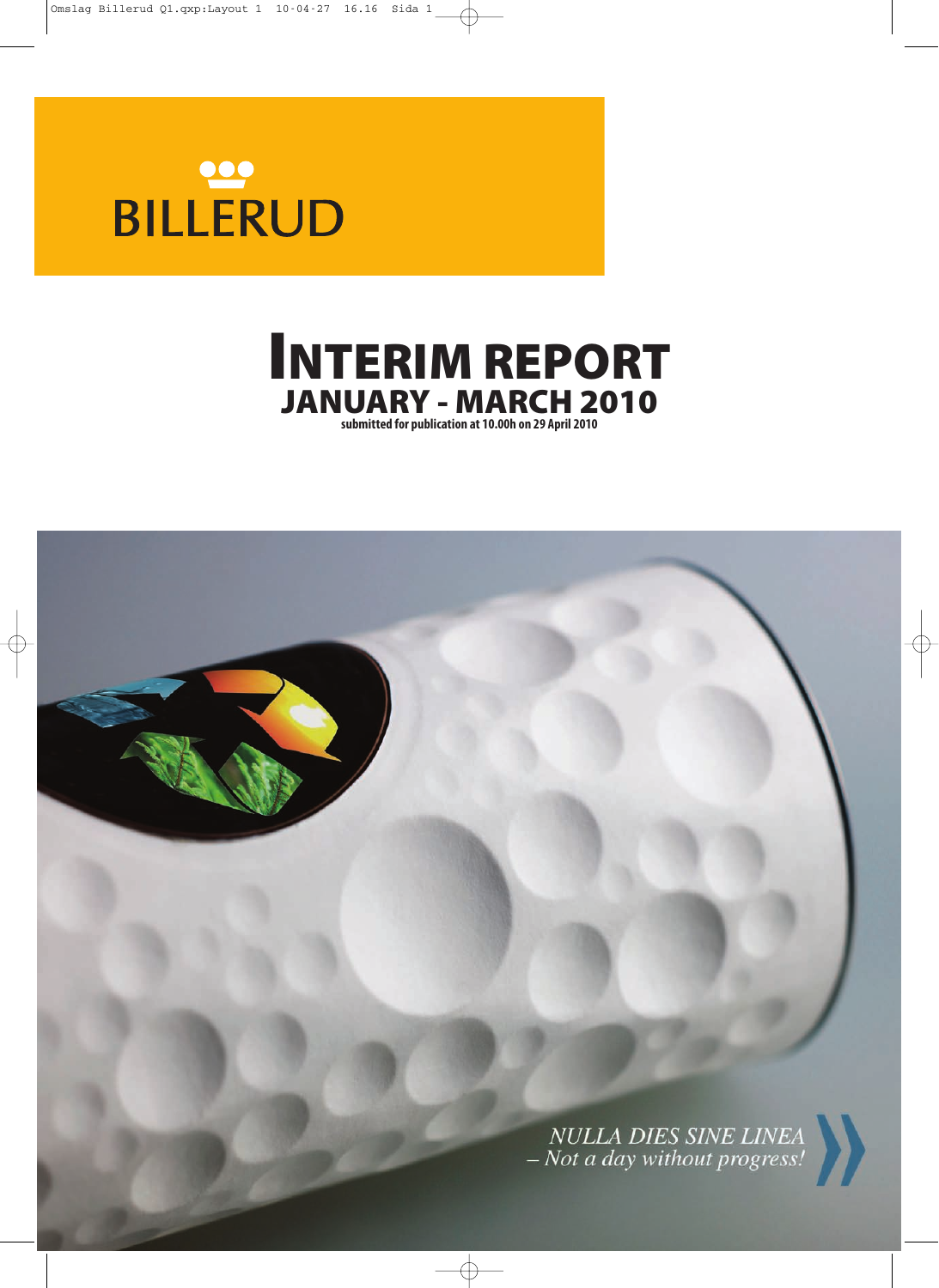# **"NULLA DIES SINE LINEA – Not a day without progress" was the motto that Billerud's legendary CEO Christian Storjohann coined in 1907–1947.**

**Christian Storjohann, Billerud's CEO between 1907 and 1947, realised from the start of the last century that innovation and progress are the key to success.**

Billerud has a long history as an innovative company and Christian Storjohann's motto still inspires our work on leading the field and adding new products, concepts and services to Billerud's offering. In our development work, we often join forces with customers and business partners. We are currently focusing our innovative energy on creating new packaging solutions from renewable and sustainable materials that protect products and strengthen customers' brands.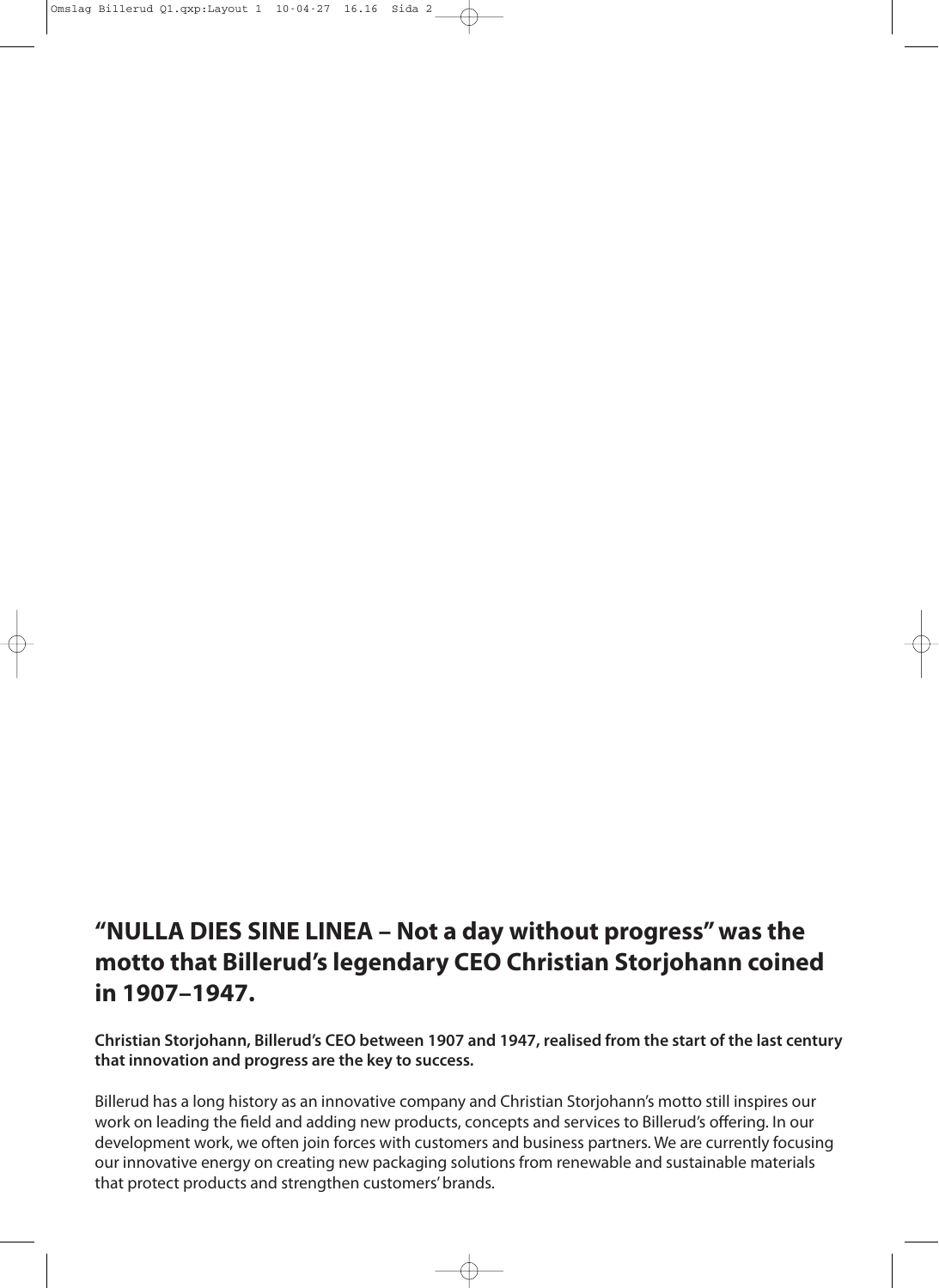# **DILLERUD**

# **Interim report January-March 2010**

**Submitted for publication at 10.00 CET on 29 April 2010**

|                                      |         | <b>Full year</b> |         |      |
|--------------------------------------|---------|------------------|---------|------|
|                                      | 2010    | 2009             | 2009    |      |
|                                      |         | IV               |         | 2009 |
| Net sales, SEKm                      | 2 1 9 0 | 2 0 6 0          | 1 900   | 7760 |
| EBITDA, SEKm                         | 380     | 374              | 102     | 861  |
| Operating profit/loss, SEKm          | 234     | 231              | $-37$   | 300  |
| Operating margin, %                  | 11%     | 11%              | $-2%$   | 4%   |
| Profit/Loss before tax, SEKm         | 212     | 204              | $-69$   | 186  |
| Net profit/loss for the period, SEKm | 156     | 160              | $-39$   | 165  |
| Earnings per share, SEK              | 1,52    | 1,55             | $-0,53$ | 2,04 |

#### **January-March 2010 compared with the same period in 2009**

- Net sales amounted to SEK 2 190 million (1 900).
- Profit for the period amounted to SEK 156 million (-39).
- Earnings per share amounted to SEK 1.52 (-0.53).
- Operating profit amounted to SEK 234 million (-37), which corresponded to a margin of 11% (-2).

#### **January-March 2010 compared with October-December 2009**

- Net sales amounted to SEK 2 190 million (2 060).
- Profit for the period amounted to SEK 156 million (160).
- Operating profit amounted to SEK 234 million (231), an improvement of SEK 3 million, mainly due to improved prices in local currency which were offset by higher variable costs.
- The strong order bookings continued in the first quarter.
- Continued strong cash flow.

#### **Outlook for the full-year 2010**

- The second quarter of 2010 started with continued good demand within all segments.
- Price increases have been implemented for all products and further price increases have been announced in order to gradually restore prices to sustainable levels in the long term.
- Strike action during the second quarter will have a negative effect on total deliveries for the full year.

*For further information in connection with this report, please contact Per Lindberg, President and CEO, +46 8 553 335 00 or +46 70 248 15 17 and Bertil Carlsén, CFO, +46 8 553 335 00 or +46 730 211 092* 

**Billerud's CEO Per Lindberg and CFO Bertil Carlsén will present the interim report at a press conference on Thursday, 29 April at. 13.00 CET. Venue: Spårvagnshallarna, Birger Jarlsgatan 57 A, Stockholm.** 

Billerud AB (publ) Box 703, SE-169 27 Solna Reg. no. 556025-5001

Tel +46 8 553 335 00 Fax +46 8 553 335 60 E-mail: ir@billerud.com

*Billerud is a packaging paper company. The business concept is to offer customers packaging material and solutions that promote and protect their products – packaging that is attractive, strong and made of renewable material. Billerud has a world-leading position within several product segments, both within paper for consumer packaging and for industrial applications. Production takes place at the Group's three integrated pulp and paper mills in Sweden, and at a paper mill in the UK.*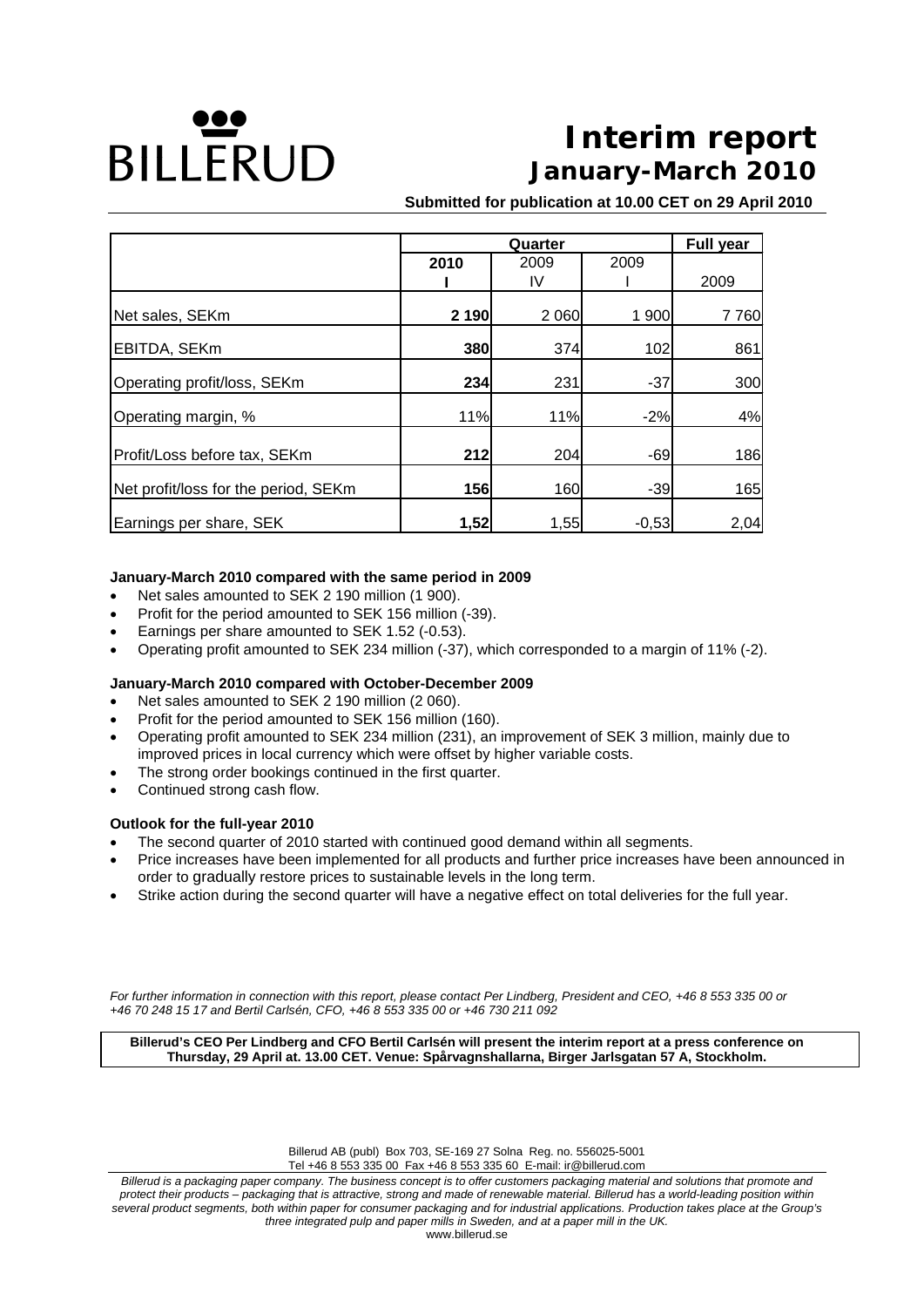# **Comments by Billerud's CEO Per Lindberg:**

#### *Second consecutive quarter with an operating margin above 10%*

*"With an operating profit of SEK 234 million for the first quarter of 2010 we now have two consecutive quarters behind us when we have achieved our target of an operating margin in excess of 10%. This, combined with continued stable demand, is a sign that the recovery is now standing on increasingly firm ground.* 

*The favourable demand means that work to restore price levels is well set to continue. Since we are forced to adapt the pace of these price increases to our customers' market situation, these increases are being implemented in stages as their business improves. In parallel the work of developing our products is also under way. We continuously see the result in terms of new customers, new applications and commercial successes. It is satisfactory to see what we have achieved in terms of new ideas and innovations, even though a lot remains to be done.* 

*"Billerud now stands strong both as a business and financially and we are looking forward with confidence to the continued recovery."* 

# **Billerud Group**

#### **Market**

The year started with good demand within all segments. The work of implementing the price increases announced in the fourth quarter of 2009 on all Billerud's products continued during the first quarter. The pace of these price increases varied for different products depending on customers' ability to achieve their own price increases as well as the proportion of fixed-price contracts. Additional price increases in Billerud's largest product segments have been announced in 2010 in order to restore prices to long-term, sustainable levels.

Demand for Nordic long-fibre sulphate pulp (NBSK) remained good in the first quarter. Global production has decreased, however, mainly due to the earthquake in Chile which forced a temporary shutdown of the Chilean pulp mills. Global stock levels at producers and consumers are very low. The price in USD continued to rise during the first quarter and additional price increases were announced after the end of the quarter.

Billerud's total deliveries amounted to 343 000 tonnes in the first quarter of 2010, an increase of 2% compared with the immediately preceding quarter and 6% compared with the same period in the previous year.

Deliveries of packaging paper amounted to 268 000 tonnes in the first quarter of 2010, an increase of 6% compared with the immediately preceding quarter and 10% compared with the same period in the previous year.

Deliveries of market pulp amounted to 75 000 tonnes during the quarter, a decrease of 9% compared with the immediately preceding quarter and 9% compared with the same period in the previous year.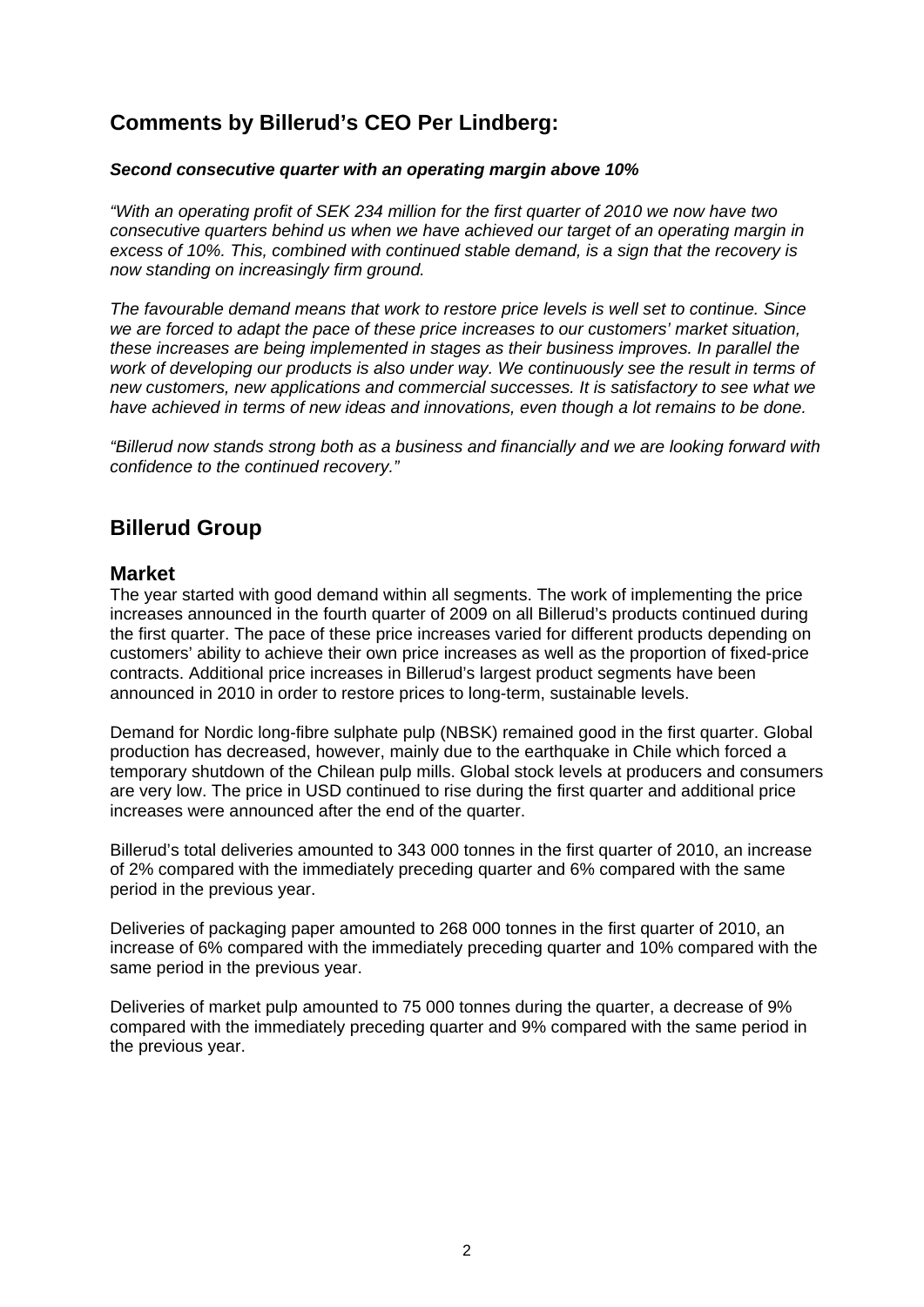## **Sales and results**

#### *First quarter of 2010 compared with the same period in 2009*

Net sales amounted to SEK 2 190 million, an increase of 15% compared with the same period in the previous year. Volumes increased by 6% to 343 000 tonnes.

Operating profit amounted to SEK 234 million, an increase of SEK 271 million which was mainly due to higher volumes, an improved price level in local currency and lower variable costs (see table below). The increased electricity prices resulted in a cost increase for electricity of SEK 26 million compared with the same period in 2009. The operating margin amounted to 11% (-2).

|                                                           | Q 1-10/ |
|-----------------------------------------------------------|---------|
|                                                           | Q 1-09  |
| Delivery and production volumes, including product mix    | 122     |
| Selling prices (in respective sales currency)             | 122     |
| Change in variable costs                                  | 57      |
| Change in fixed costs                                     | $-31$   |
| Change in depreciation                                    | -7      |
| Effects of exchange rate fluctuations, including hedging* |         |
| Total change in operating profit/loss                     |         |

\* Effects of exchange rate fluctuations totalling SEK 8 million comprise the following components: changed spot rates SEK -198 million, currency hedging SEK 271 million and currency effects from remeasurement of trade receivables and payments from customers SEK -65 million.

Net financial items amounted to SEK -22 million (-32), an improvement of SEK 10 million due to lower debt.

Profit before tax amounted to SEK 212 million. Estimated tax was SEK -56 million. Net profit therefore amounted to SEK 156 million.

#### *First quarter of 2010 compared with the fourth quarter of 2009*

Net sales increased by 6% (SEK 130 million) compared with the fourth quarter of the previous year. Volumes rose 2%.

Operating profit increased by 1% (SEK 3 million). Prices in local currency increased by approximately 5%. Variable costs rose by SEK 109 million of which increased electricity prices accounted for SEK 43 million and higher wood prices for SEK 30 million. The operating margin was unchanged at 11% in both quarters.

|                                                           | Q 1-10/  |
|-----------------------------------------------------------|----------|
|                                                           | $Q$ 4-09 |
| Delivery and production volumes, including product mix    | 20       |
| Selling prices (in respective sales currency)             | 108      |
| Change in variable costs                                  | $-109$   |
| Change in fixed costs                                     | 35       |
| Change in depreciation                                    | $-3$     |
| Effects of exchange rate fluctuations, including hedging* | -48      |
| Total change in operating profit/loss                     | 3        |

\* Effects of exchange rate fluctuations totalling SEK 48 million comprise the following components: changed spot rates SEK -21 million, currency hedging SEK 37 million and currency effects from remeasurement of trade receivables and payments from customers SEK -64 million.

Operating profit for packaging paper (Packaging & Speciality Paper and Packaging Boards) increased by SEK 30 million, corresponding to an increase in the operating margin from 8% to 9%. Operating profit for market pulp (Market Pulp) improved by SEK 23 million and the operating margin amounted to 8% compared with 2%.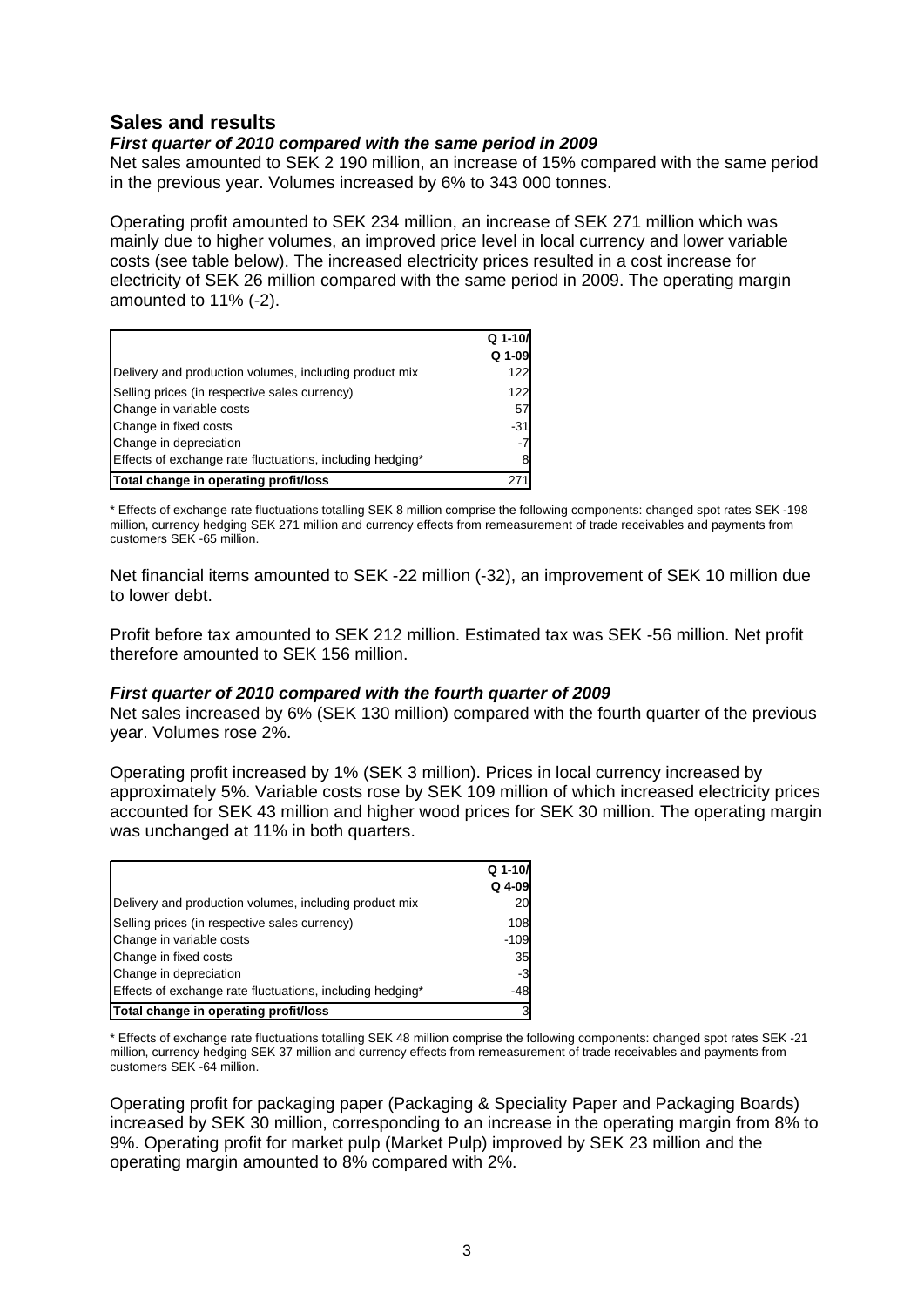|                                                                                    |         | Operating margin, % |         | <b>Operating profit/loss, MSEK</b> |     |  |
|------------------------------------------------------------------------------------|---------|---------------------|---------|------------------------------------|-----|--|
| <b>Business area</b>                                                               | Jan-Mar | Oct-Dec             | Jan-Mar | Oct-Dec                            |     |  |
| (share of sales)                                                                   | 2010    | 2009                | 2010    | 2009                               |     |  |
|                                                                                    | 9%      | 8%                  | 152     | 122                                | 30  |  |
| Packaging & Speciality Paper and Packaging Boards<br>Packaging paper (approx. 80%) |         |                     |         |                                    |     |  |
| <b>Market Pulp</b>                                                                 | 8%      | 2%                  | 31      | 8                                  | 23  |  |
| Market pulp (approx. 20 %)                                                         |         |                     |         |                                    |     |  |
| Currency hedging and other                                                         |         |                     | 51      | 101                                | -50 |  |
| <b>Total</b>                                                                       | 11%     | 11%                 | 234     | 231                                |     |  |

In addition to the three business areas, the Group also includes Currency hedging, etc. and Other and eliminations according to the specification on page 15.

For further accounting by business areas, see pages 6-8.

#### **Significant risks and uncertainties**

Billerud's products are generally dependent on the business cycle, in terms of both price development and potential delivery volumes. The Group is exposed to currency fluctuations since most revenues are invoiced in foreign currency while most operating expenses are in SEK.

Billerud's mills have a higher capacity for sulphate pulp production than is used in production of packaging paper. To ensure cost-effective production, Billerud is largely dependent on being able to sell its surplus sulphate pulp as market pulp. A more in-depth description of risks and a sensitivity analysis are provided on pages 68-72 of the 2009 Annual Report.

On 10 December 2007 the Swedish Environmental Protection Agency decided to impose a sanction on Billerud of SEK 19 million for inaccurate reporting of emission rights for 2006. Billerud's assessment is that the company met its commitments and that the SEK 19 million sanction lacks legal basis and is not proportionate. Billerud lodged an appeal against the decision to the Environmental Court, which ruled in September 2009 that Billerud should pay the fine in accordance with the Swedish Environmental Protection Agency's decision. Billerud therefore made a provision for this amount in the third quarter of 2009 but also appealed against the decision to the Environmental Court of Appeal. Leave to appeal has been granted by the Environmental Court of Appeal.

#### **Related party transactions**

No transactions have taken place between Billerud and related parties that significantly affect the company's position and earnings.

#### **Currency hedging**

During the first quarter of 2010 net flows were hedged at EUR/SEK 10.94 (9.80), USD/SEK 8.48 (6.69), GBP/SEK 12.02 (11.86) and DKK/SEK 1.49 (1.31). Currency hedging had an overall earnings impact of SEK 117 million (-151) (compared with if no hedging had taken place).

Billerud's outstanding forward currency contracts at 31 March 2010 had a market value of SEK 187 million. The contracts matched by trade receivables affected earnings in the first quarter. Other contracts had a market value of SEK 133 million.

Billerud continuously hedges 50% of forecast net flows over the next 12-month period but in accordance with the financial policy is also able to extend currency hedging to 100% of net flows over the next 15 months.

DKK only accounts 0.3% of total hedged flows. During the first quarter a decision was made to stop hedging flows in DKK.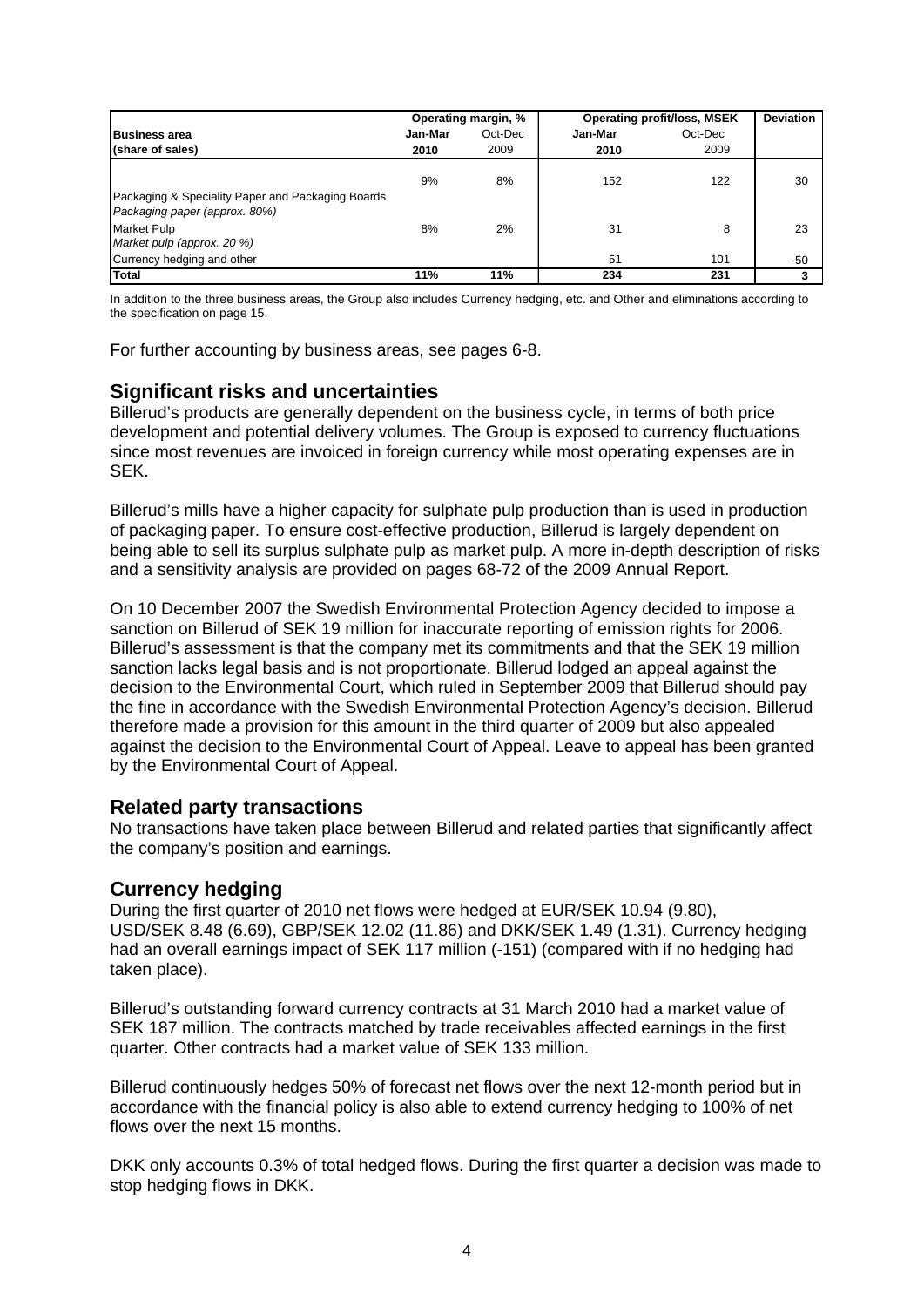The hedged proportion of flows and hedged rates for EUR, USD and GBP at 31 March are shown in the table below.

|            |               | Apr-Jun | July-Sep   Oct-Dec |       | Jan-Mar | <b>Total</b> |
|------------|---------------|---------|--------------------|-------|---------|--------------|
| Currencv   |               | 2010    | 2010               | 2010  | 2011    | 12 month     |
| IEUR       | Share of flow | 91%     | 73%                | 72%   | 31%     | 67%          |
|            | Rate          | 11,03   | 11,02              | 10,37 | 10,52   | 10,79        |
| <b>USD</b> | Share of flow | 93%     | 65%                | 41%   | 26%     | 57%          |
|            | Rate          | 7,39    | 7,21               | 7,24  | 7,23    | 7,30         |
| <b>GBP</b> | Share of flow | 90%     | 61%                | 40%   | 11%     | 50%          |
|            | Rate          | 11.77   | 11,49              | 11,46 | 11,35   | 11,60        |

**Hedged portion of currency flows for EUR, USD and GBP and exchange rates against SEK** 

#### **Investments and capital employed**

Gross investments including company acquisitions amounted to SEK 51 million compared with SEK 90 million in the same period last year.

Billerud's capital employed amounted to SEK 5 084 million at 31 March 2010, compared with SEK 5 148 million at 31 December 2009 and SEK 5 536 million at 31 March 2009.

Return on capital employed, calculated over the past 12-month period, amounted to 11% (1). If the effects of currency hedging are excluded, return on capital employed was 8% (8). Return on equity after tax was 10% (-1).

## **Cash flow and financial position**

|                                                           | Jan-Mar | Jan-Mar |
|-----------------------------------------------------------|---------|---------|
| <b>SEKm</b> (positive figure indicates reduction in debt) | 2010    | 2009    |
| Operating surplus, etc.                                   | 379     | 49      |
| Change in working capital, etc.                           | $-88$   | $-163$  |
| Net financial items, taxes, etc.                          | $-30$   | $-46$   |
| Cash flow from operating activities                       | 261     | $-160$  |
| <b>Current net investments</b>                            | $-50$   | $-45$   |
| <b>Business combinations</b>                              |         | $-36$   |
| Net investments of financial assets                       | $-30$   |         |
| <b>Operating cash flow</b>                                | 181     | $-241$  |
| New issue                                                 |         |         |
| Dividend                                                  |         |         |
| Other items, not affecting cash flow                      | -5      | $-15$   |
| Change in net debt during the period                      | 176     | -256    |

#### **Summary cash flow statement**

Cash flow from operating activities in the first quarter of 2010 amounted to SEK 261 million compared with SEK -160 million in the same period in the previous year.

Operating cash flow amounted to SEK 181 million compared with SEK -241 million in the same period in the previous year.

Interest-bearing net debt amounted to SEK 976 million at 31 March 2010, compared with SEK 1 152 million at 31 December 2009 and SEK 2 873 million at 31 March 2009. The Group's net debt/equity ratio at the end of the period was 0.24 compared with 0.29 at 31 December 2009 and 1.08 at 31 March 2009. Billerud's financial target for the debt/equity ratio is between 0.60 and 0.90 over a business cycle. Cash and cash equivalents at 31 March 2010 amounted to SEK 795 million.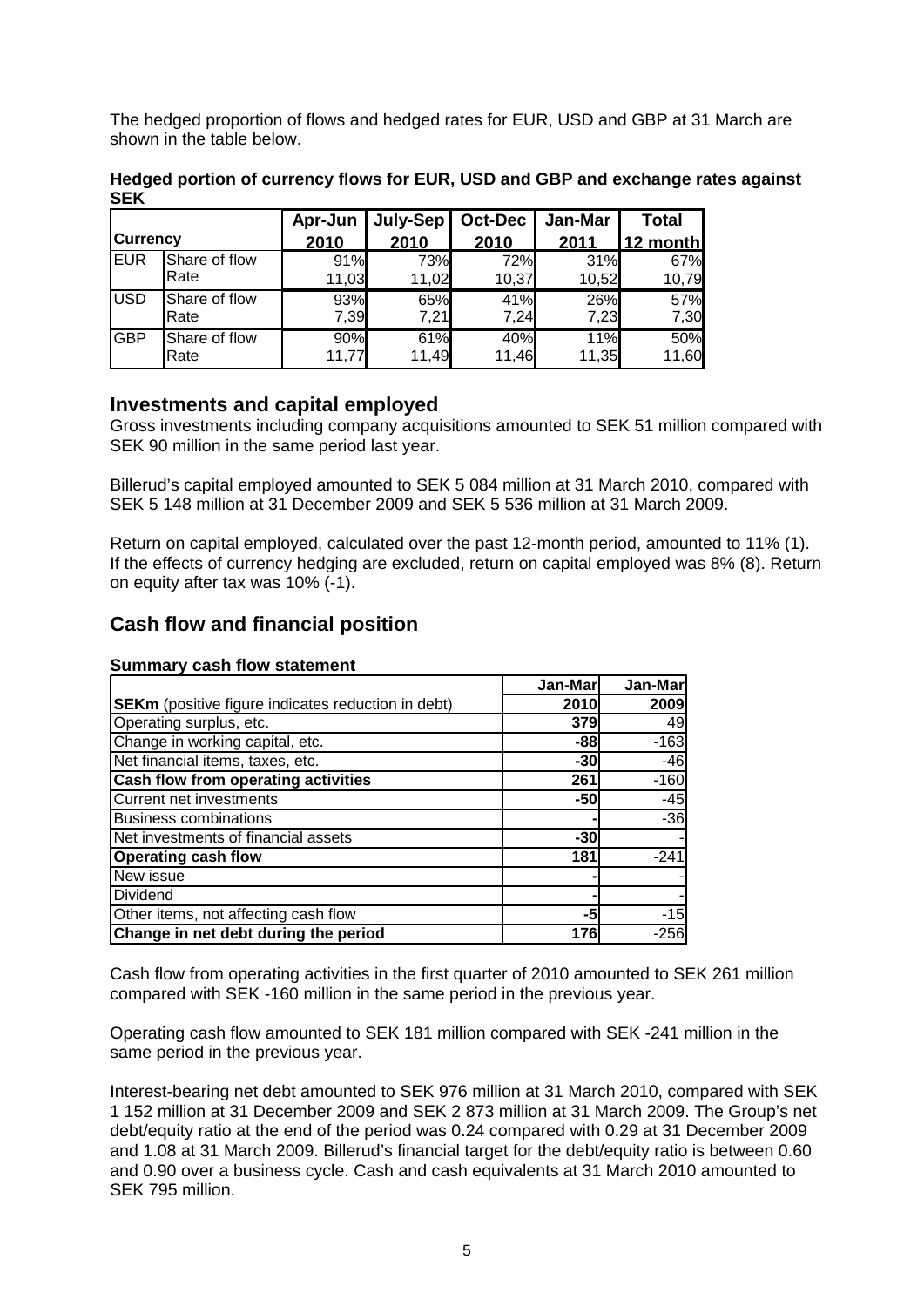# **Financing**

During the first quarter of 2010 Billerud reduced its syndicated credit facility of SEK 1 800 million to SEK 1 200 million. The facility matures in April 2012.

Interest-bearing loans amounted to SEK 1 574 million at 31 March 2010. Of this amount, utilisation of the syndicated credit facility (maximum: SEK 1 200 million) accounted for SEK 96 million, the syndicated bank loan for SEK 150 million, bond loans for SEK 1 225 million, and utilisation of Billerud's commercial paper programme (maximum: SEK 1 500 million) for SEK 100 million and other interest-bearing liabilities for SEK 3 million.

| Loan                       | <b>Credit limit</b> | <b>Utilised</b> | <b>Maturity</b>    |
|----------------------------|---------------------|-----------------|--------------------|
| Syndicated credit facility | 1 200               | 96              | April 2012         |
| Syndicated bank loan       | 150                 | 150             | December 2012      |
| Commercial paper           |                     | 100             | 1-6 months         |
| Bond loan 5                |                     | 150             | April 2010         |
| Bond loan 6                |                     | 250             | <b>June 2010</b>   |
| Bond loan 2                |                     |                 | 150 September 2011 |
| Bond loan 4                |                     | 300             | February 2013      |
| Bond loan 7                |                     | 225             | June 2013          |
| Bond loan 8                |                     | 150             | March 2016         |
| <b>Total</b>               |                     | 1 571           |                    |

## **Personnel**

The average number of employees in the first quarter of 2010 was 2 175 compared with 2 205 in the first quarter of 2009, that is, a reduction of 30 employees.

## **Segment information**

The Group's operations are managed and reported by business area as set out below.

- The Packaging & Speciality Paper business area is responsible for sales of sack paper and kraft paper with a focus on packaged food, paper carrier bags, sack solutions and industrial applications.
- The Packaging Boards business area is responsible for sales of fluting, liner and liquid board with a focus on fruit and vegetables and consumer goods.
- The Market Pulp business area is responsible for sales of long-fibre market pulp.
- Other business comprises group-wide functions such as corporate headquarters, wood supplies and the sales organisations. Other business also reports profit shares in associates/joint ventures, Nine TPP AB and ScandFibre Logistics AB, as well as the subsidiary Tenova Bioplastics AB which was acquired in 2009. Other business also includes results from hedging of the Group's net currency flows, the result of pulp price hedges and eliminations.

Non-current assets and capital investments cannot be broken down by business area since the business areas are highly integrated in terms of production.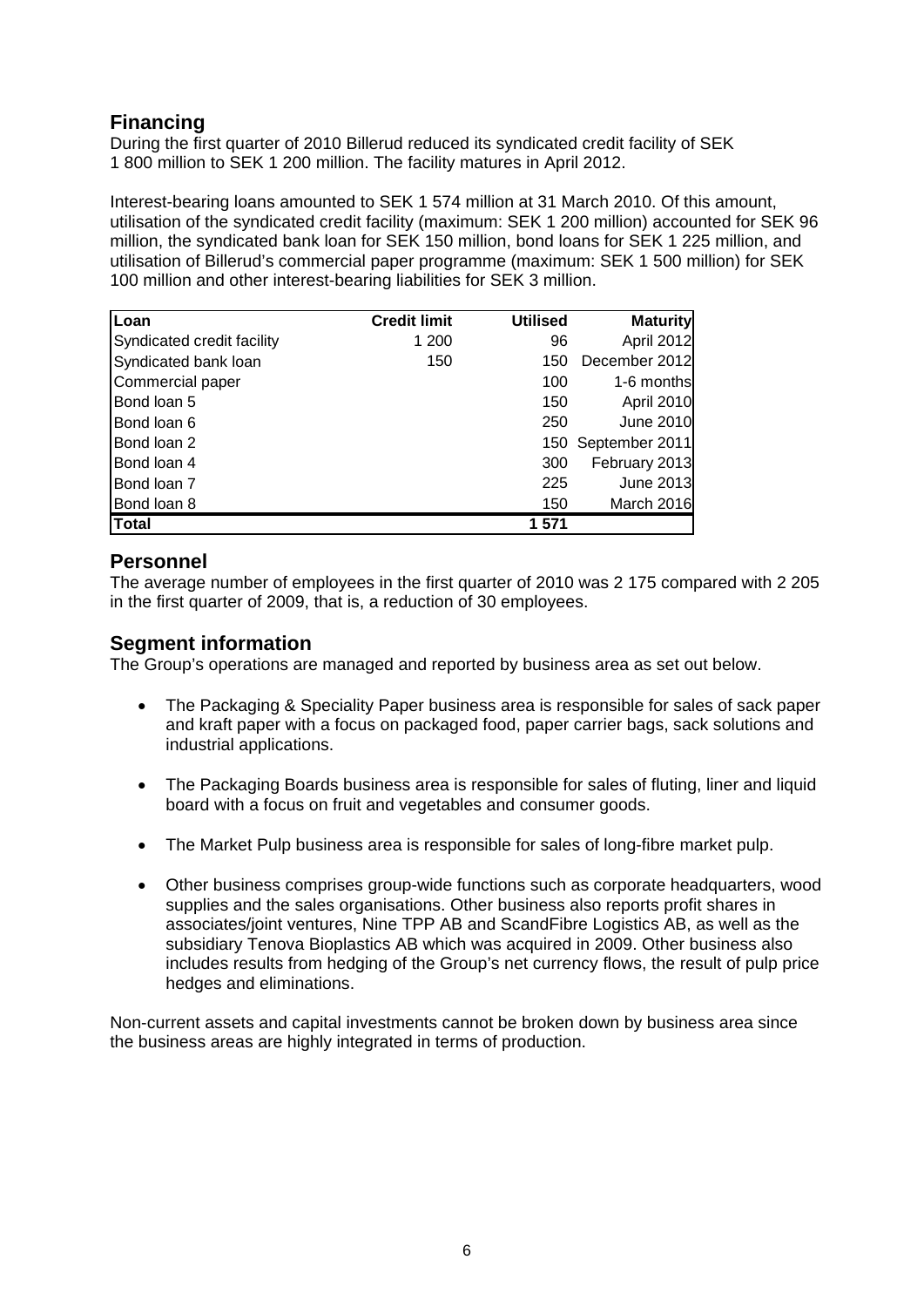|                                      | Packaging &<br><b>Speciality Paper</b> |         | Packaging<br><b>Boards</b> |         | <b>Market Pulp</b> |         | <b>Other business</b> |         | <b>Group total</b> |          |
|--------------------------------------|----------------------------------------|---------|----------------------------|---------|--------------------|---------|-----------------------|---------|--------------------|----------|
|                                      | Jan-Mar                                | Jan-Mar | Jan-Mar                    | Jan-Mar | Jan-Mar            | Jan-Mar | Jan-Mar               | Jan-Mar | Jan-Mar            | Jan-Mar  |
|                                      | 2010                                   | 2009    | 2010                       | 2009    | 2010               | 2009    | 2010                  | 2009    | 2010               | 2009     |
| Net sales                            | 1052                                   | 993     | 613                        | 667     | 384                | 323     | 141                   | $-83$   | 2 190              | 1 900    |
| Other income                         |                                        |         |                            |         |                    |         |                       |         |                    | 4        |
| Operating expenses,<br>other         | -880                                   | $-830$  | $-517$                     | $-525$  | $-325$             | $-374$  | -90                   | $-73$   | -1812              | $-1802$  |
| Depreciation and<br>impairment       | $-76$                                  | $-69$   | -40                        | $-42$   | $-28$              | $-26$   | $-2$                  | $-2$    | $-146$             | $-139$   |
| Share of profits of<br>associates/JV | 0                                      |         | O                          |         | 0                  |         | Ol                    | 0       |                    | $\Omega$ |
| Operating<br>profit/loss             | 96                                     | 94      | 56                         | 100     | 31                 | $-77$   | 51                    | $-154$  | 234                | $-37$    |
| Operating margin                     | 9%                                     | 9%      | 9%                         | 15%     | 8%                 | $-24%$  |                       |         | 11%                | $-2%$    |
| Financial items                      |                                        |         |                            |         |                    |         |                       |         | $-22$              | $-32$    |
| Tax                                  |                                        |         |                            |         |                    | $-56$   | 30                    |         |                    |          |
| Net profit/loss                      |                                        |         |                            |         |                    |         |                       |         | 156                | $-39$    |

For quarterly date commented on below, see page 15 of this report.

#### **Packaging & Speciality Paper business area**

#### *First quarter*

Operating profit amounted to SEK 96 million, an increase of SEK 2 million compared with the same period in the previous year. Higher volumes made a positive contribution while a less favourable currency situation had a negative impact. The price level in local currency was largely unchanged. In relation to the fourth quarter of 2009, operating profit rose SEK 11 million. The change is explained by higher volumes. Price increases in local currency compensated for a less favourable currency situation. The cost of raw materials increased. Operating profit for the quarter was charged with the cost of a bad debt of approximately SEK 10 million. The operating margin was 9%, which is the same level as was reported in both the first quarter of 2009 and the previous quarter.

#### *Market development*

The order situation in the first quarter remained good for sack and kraft paper which resulted in very good delivery volumes. The order books were still good at the end of the quarter. The price level increased for most products compared with the previous quarter and further price increase were announced.

The new product Billerud FibreForm® has now resulted in concrete business, among others, for food packaging for the UK market. Volume development remains, however, at an early stage.

#### **Packaging Boards business area**

#### *First quarter*

Operating profit amounted to SEK 56 million, a decrease of SEK 44 million compared with the same period in the previous year. The change was due to a less favourable currency situation combined with less favourable prices in local currency, which were compensated to some extent by higher volume and lower variable costs. Compared with the fourth quarter of 2009, operating profit increased by SEK 19 million. Implemented price increase in local currency compensated for higher raw material costs and a less favourable currency situation. Lower fixed costs had a positive effect on operating profit. The operating margin was 9% compared with 15% for the same period in the previous year and 7% for the fourth quarter of 2009.

#### *Market development*

The market for containerboard remained strong in the first quarter, which could be seen in good delivery volumes. Order bookings were good for fully bleached virgin fibre-based liner and very good for S/C fluting, a situation which continued through the end of the quarter. The price level also rose for all products compared with the previous quarter and further price increases were announced.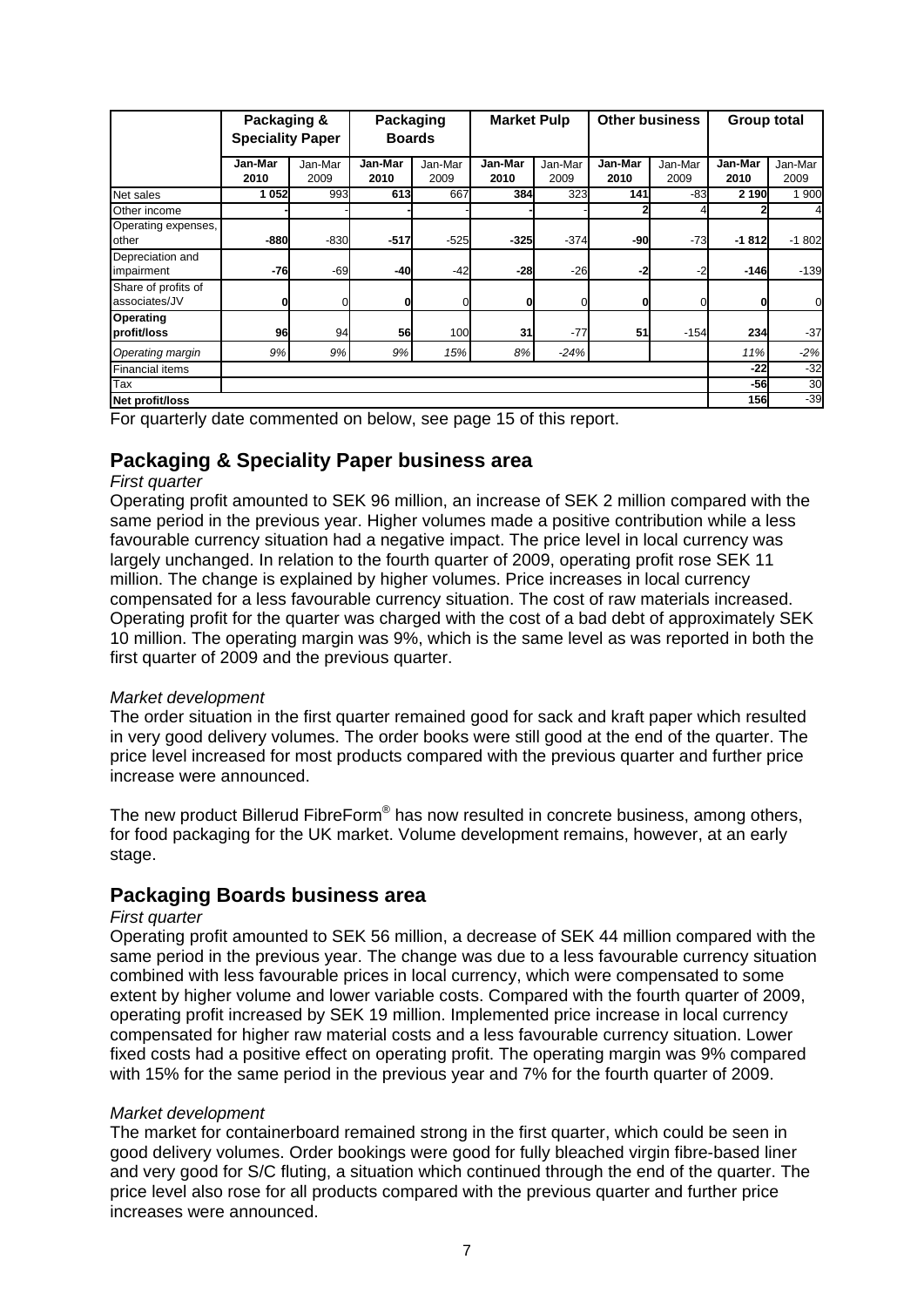#### **Market Pulp business area**

#### *First quarter*

Operating profit amounted to SEK 31 million, an increase of SEK 108 million compared with the same period in the previous year mainly due to improved prices. Compared with the fourth quarter of 2009, operating profit rose SEK 23 million, primarily due to improved prices. Volume, on the other hand, was lower than in the previous quarter due to a higher proportion of produced packaging paper and a slightly lower total production volume.

#### *Market development*

The market for market pulp (NBSK) remained strong in the first quarter. The earthquake in Chile in end of February resulted in a loss of production. The pulp production in Chile amounts to approximately 8% of the global market for pulp. A number of price increases were implemented during the quarter where the price at the end of the quarter amounted to USD 890, to be compared with USD 800 at the end of the fourth quarter of 2009. Additional announcements of price increases have been made to USD 960 at 1 May 2010.

#### **Parent company**

Billerud AB includes the Gruvön mill, the sales organisation for the Nordic market and markets outside Europe, and the head office functions.

Net sales for the first quarter of 2010 amounted to SEK 951 million (771). Operating profit amounted to SEK 149 million (-80), an increase of SEK 229 million compared with the same period in the previous year, mainly due to lower variable costs and higher volumes.

The parent company hedges both its own and the Group's net currency flows. The parent company's earnings include the results of these hedging measures. This result amounted to SEK 117 million (-151).

Investments in property, plant and equipment and intangible assets excluding shares amounted to SEK 25 million (19) in the first quarter of 2010. The average number of employees was 901 (929). Cash and bank balances and short-term investments amounted to SEK 707 million (197).

# **Seasonal effects**

#### *Maintenance shutdowns*

In addition to ongoing maintenance during production, Billerud's mills normally also require more extensive maintenance at some time during the year. So that maintenance can be carried out production of pulp and paper is stopped – known as a maintenance shutdown. An estimation of planned maintenance shutdowns and those already carried out are shown below.

| <b>Mill</b> | 2010         | 2009             |
|-------------|--------------|------------------|
| Gruvön      | Q 2, 10 days | No shutdown 2009 |
| Karlsborg   | Q 3, 10 days | $Q_3$ , 10 days  |
| Skärblacka  | $Q3, 8$ days | $Q_3$ , 8 days   |

Maintenance shutdowns at Beetham have an insignificant effect on Billerud's overall earnings.

The effects of shutdowns on earnings vary depending on the extent of the measures carried out, their nature and the actual length of the shutdown. Billerud works continually to spread the cost of maintenance shutdowns more evenly across the quarters.

#### *Other seasonal effects*

A significant part of Billerud Flute<sup>®</sup> volumes are used to package fruit exports from the Mediterranean area. Demand from this customer group varies with the fruit export season and is normally highest from September to March each year. A significant portion of Billerud's sack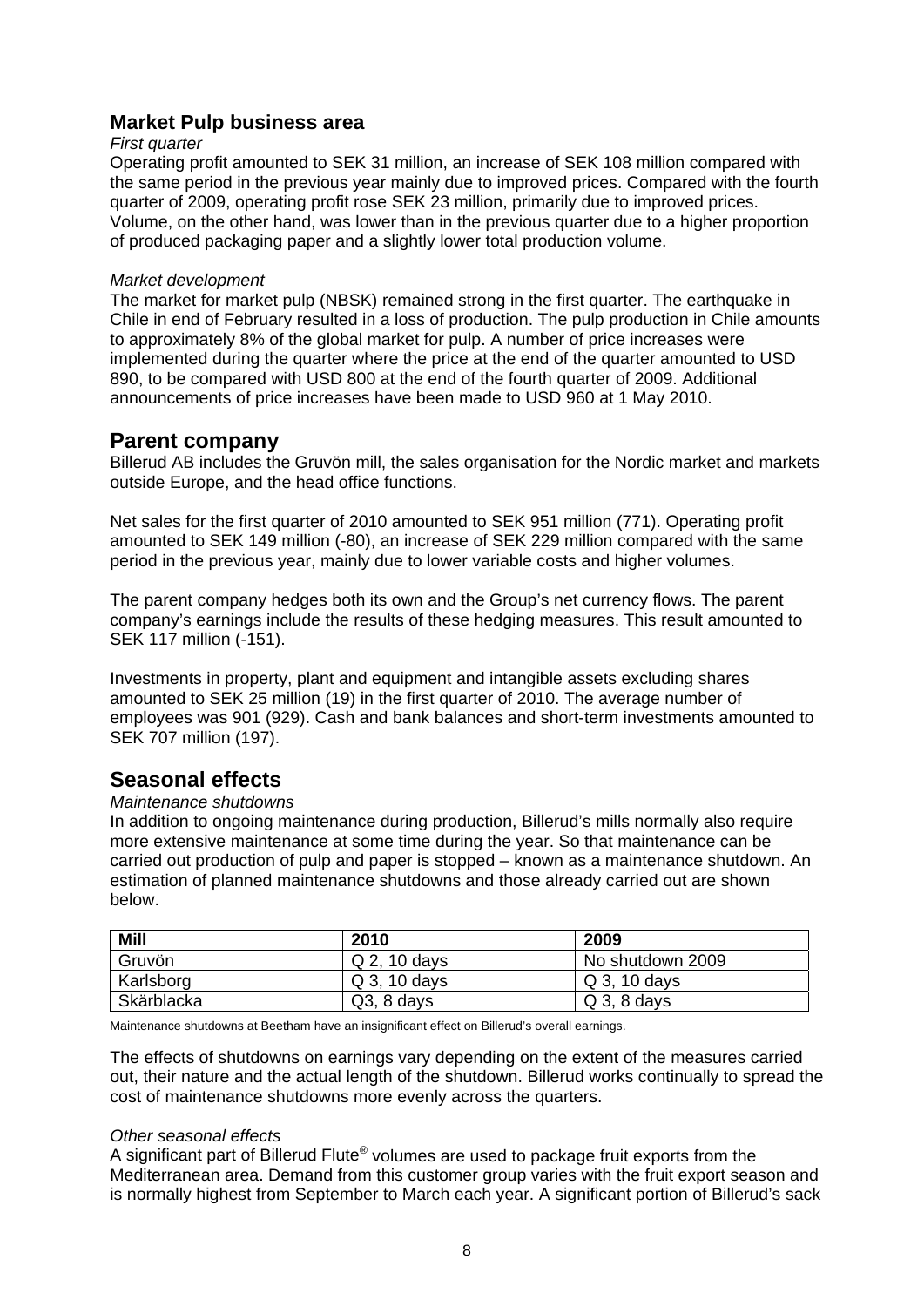paper and QuickFill<sup>®</sup> sack paper is used as packaging for cement and building materials. Demand for building materials in Europe is generally higher during the period May to October

# **Largest shareholders**

Billerud's ten largest shareholders at 31 March 2010 according to SIS Ägarservice AB (Billerud's approximately 1.9 million treasury shares and foreign custodian banks are excluded):

| <b>Shareholder</b>                   | Number of shares | Per cent of votes |
|--------------------------------------|------------------|-------------------|
| Frapag Beteiligungsholding AG        | 21 621 400       | 21,0              |
| DFA funds                            | 2 705 460        | 2,6               |
| Government of Norway                 | 2 151 964        | 2,1               |
| Sundh Stefan company (Proad AB)      | 2 000 000        | 1,9               |
| SHB funds                            | 1 367 037        | 1,3               |
| Swedbank Robur funds                 | 1 255 363        | 1,2               |
| Avanza Pension Försäkring AB         | 1 124 933        | 1,1               |
| Östersjöstiftelsen                   | 998 602          | 1,0               |
| <b>SEB</b> funds                     | 920 438          | 0,9               |
| Apoteket AB:s pension foundation     | 744 600          | 0,7               |
| Total 10 largest shareholders        | 34 889 797       | 33,9              |
| Total number of shares in the market | 102 983 140      | 100.0             |

Some changes in the table of Billerud's largest shareholders at 31 March 2010 compared with the previous quarter are attributable to new owner definitions with the changeover to a new data supplier.

The proportion of foreign ownership was 45.3% of the number of shares in the market. The total number of owners (included nominee-registered) was approximately 122 245. More information about shareholder structure is available at www.billerud.se/investerare.

# **Distribution of shares**

At 31 March 2010 the distribution of shares was as follows.

| Registered number of shares | 104 834 613 |
|-----------------------------|-------------|
| Treasury shares             | -1 851 473  |
| Shares in the market        | 102 983 140 |

No treasury shares have been purchased since year-end 2004.

### **Events after the end of the quarter**

The Swedish Paper Workers Union has between 12 April to 26 April implemented an overtime ban, ban on employing new staff, and a ban on hiring temporary staff which included all Billerud's Swedish paper mills. In addition, the Swedish Paper Workers Union went on a strike at Billerud's Skärblacka paper mill with effect from 06.00 CET on 16 April until 18.24 CET on 26 April. Also Gruvön paper mill was affected by the strike during 24 minutes on 26 April that resulted in a delayed production start up after a periodic maintenance shutdown.

The Confederation of Swedish Enterprise has declared that all mills included in the Swedish Paper Workers Union's strike will receive full compensation. The strike will however, have a negative impact on total deliveries for the full year.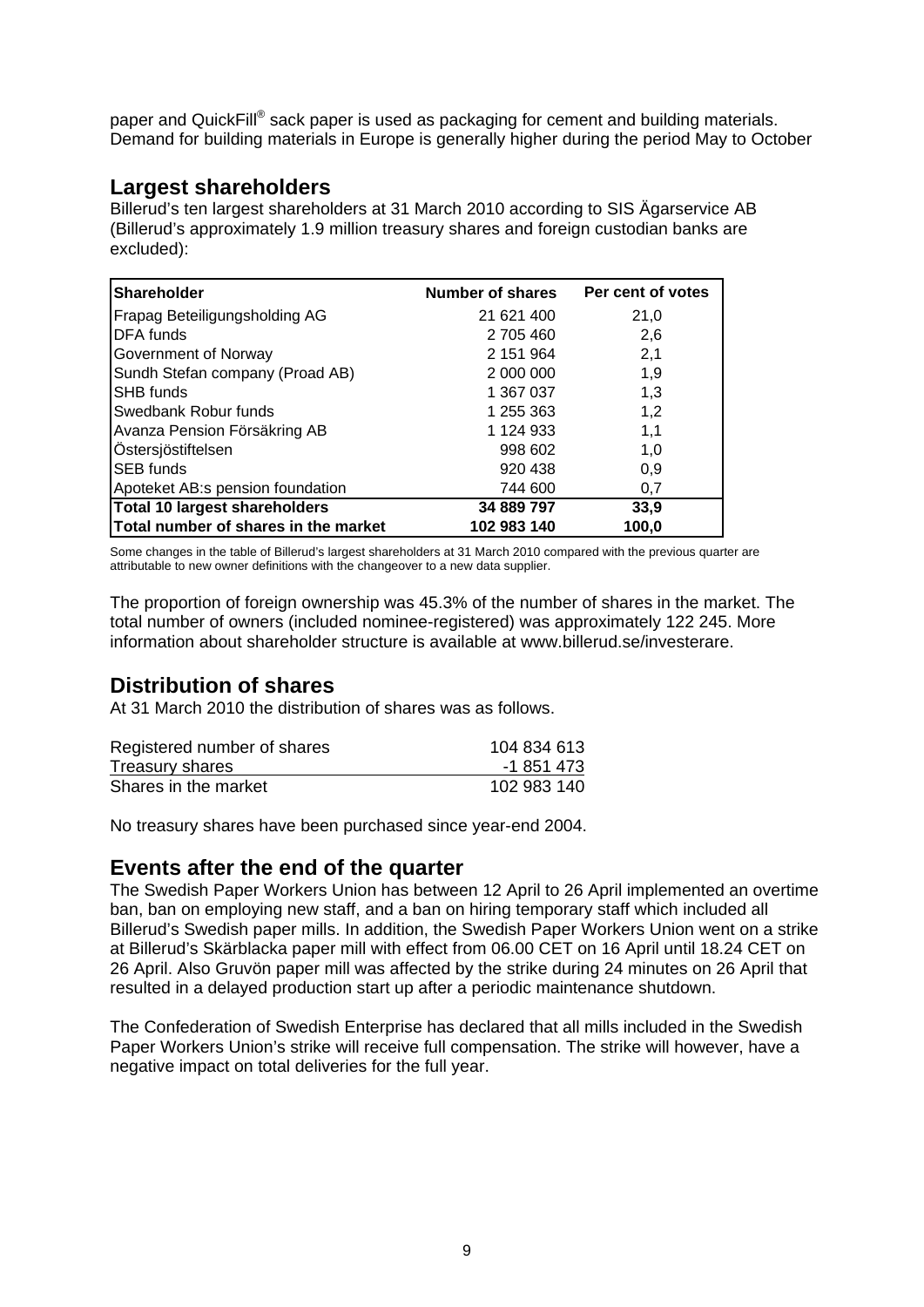# **Outlook**

The second quarter of 2010 started with continued good demand within all segments.

Price increases have been implemented for all products and further price increases have been announced in order to gradually restore prices to sustainable levels in the long term.

Strike action during the second quarter will have a negative effect on total deliveries for the full year.

Stockholm, 29 April 2010 Billerud AB (publ)

*Board of Directors* 

*This interim report has not been reviewed by the company's auditors* 

#### **Financial calendar**

Interim report January-June 2010<br>
Interim report January-September 2010 29 October 2010 Interim report January-September 2010

The 2010 Annual General Meeting will be held on 4 May 2010.

This information is such that Billerud AB is required to disclose under the Securities Market Act.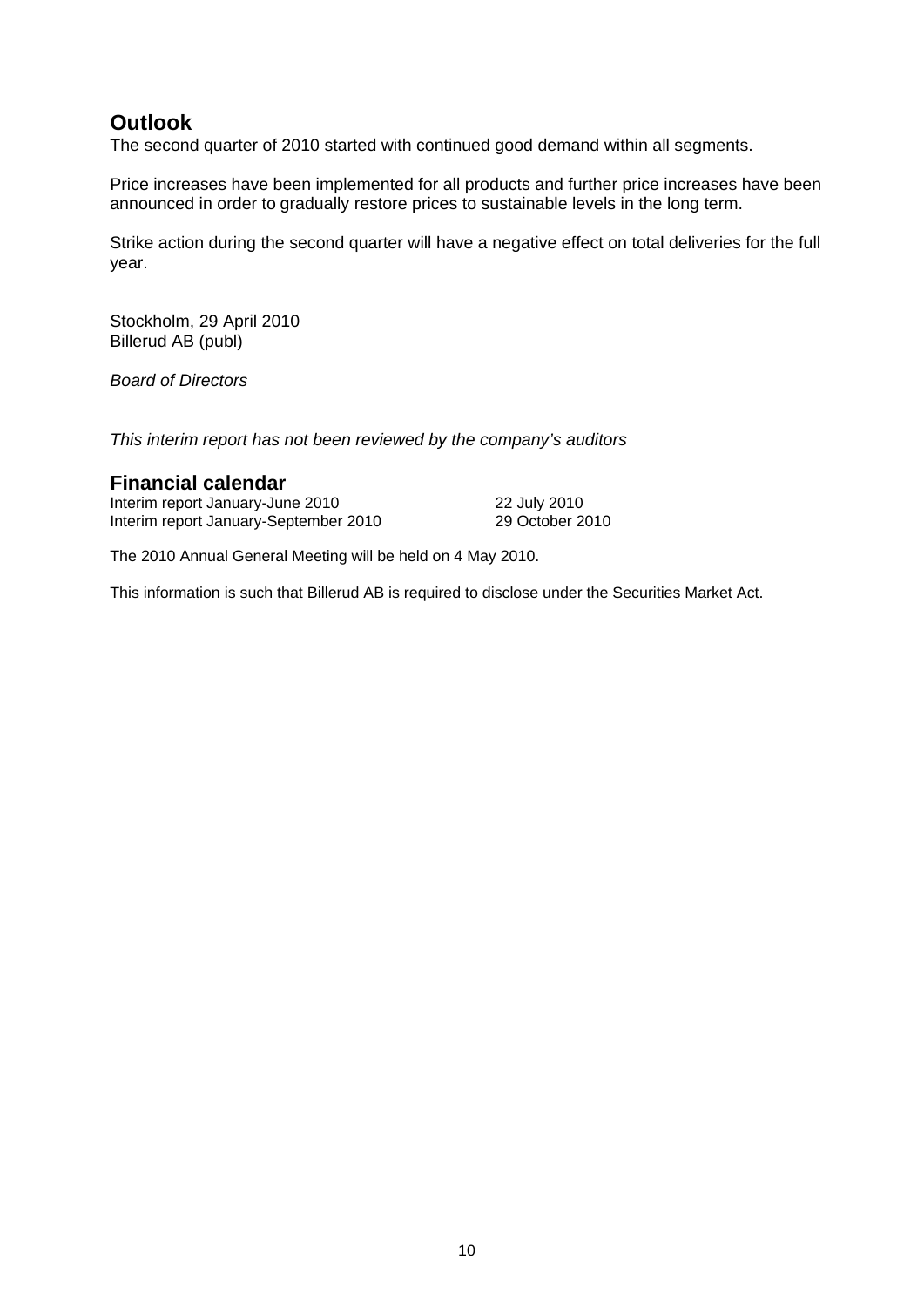# **Billerud Group**

#### **Accounting principles**

*The interim report for the Group is produced in accordance with IAS 34 Interim Financial Reporting and the Swedish Annual Accounts Act. The accounting principles applied in this interim report are the same as those used in the most recent annual report for 2009, see pages 73-84 and page 115 for definitions of key indicators. The parent company's interim report is prepared in accordance with the Swedish Annual Accounts Act.* 

| Income statement                                                           |                 | 3 months        |                 | Full year       |
|----------------------------------------------------------------------------|-----------------|-----------------|-----------------|-----------------|
| SEKm                                                                       | Jan-Mar<br>2010 | Oct-Dec<br>2009 | Jan-Mar<br>2009 | Jan-Dec<br>2009 |
| Net sales                                                                  | 2 1 9 0         | 2 0 6 0         | 1 900           | 7760            |
| Other income                                                               | 2               | 24              | 4               | 32              |
| <b>Operating income</b>                                                    | 2 1 9 2         | 2 0 8 4         | 1904            | 7792            |
| Change in inventories                                                      | 9               | 80              | $-28$           | 26              |
| Raw materials and consumables                                              | $-1044$         | -966            | $-1022$         | $-3870$         |
| Other external costs                                                       | $-446$          | -461            | $-422$          | $-1706$         |
| Employee benefits expense                                                  | $-331$          | $-363$          | $-330$          | $-1.380$        |
| Depreciation and impairment of non-current assets                          | $-146$          | -143            | $-139$          | $-561$          |
| Profit/Loss from participations in associated companies and joint ventures | 0               | 0               | 0               | $-1$            |
| <b>Operating expenses</b>                                                  | $-1958$         | $-1853$         | $-1941$         | $-7492$         |
| <b>Operating profit/loss</b>                                               | 234             | 231             | $-37$           | 300             |
| Financial income and expenses                                              | $-22$           | $-27$           | $-32$           | $-114$          |
| Profit/Loss before tax                                                     | 212             | 204             | -69             | 186             |
| Taxes                                                                      | -56             | -44             | 30              | $-21$           |
| Net profit/loss for the period                                             | 156             | 160             | $-39$           | 165             |
|                                                                            |                 | 0               | $\Omega$        | 0               |
| Earnings per share, SEK                                                    | 1,52            | 1,55            | $-0,53$         | 2,04            |
| Deluted earnings per share, SEK                                            | 1,51            | 1,55            | $-0,53$         | 2,03            |

| Statement of comprehensive income<br><b>SEKm</b>                                | Jan-Mar<br>2010 | Jan-Mar<br>2009 | Full year<br>2009 |
|---------------------------------------------------------------------------------|-----------------|-----------------|-------------------|
| Net profit/loss for the period                                                  | 156             | -39             | 165               |
| Other comprehensive income                                                      |                 |                 |                   |
| Differences arising from the translation of foreign operations' accounts        | -8              | 4               | $-3$              |
| Change in fair value of available-for-sale financial assets for the period      | 0               |                 |                   |
| Change in fair value of cash flow hedges                                        | $-160$          | 230             | 366               |
| Change in fair value of cash flow hedges transferred to net profit/loss for the |                 |                 |                   |
| period                                                                          | 113             | $-149$          | $-1$              |
| Tax attributable to components of other comprehensive income                    | 12              | $-21$           | $-96$             |
| Total comprehensive income for the period                                       | 113             | 25              | 431               |

| Statement of changes in equity                                  | Jan-Mar | Jan-Mar | Full year |
|-----------------------------------------------------------------|---------|---------|-----------|
| <b>ISEKm</b>                                                    | 2010    | 2009    | 2009      |
| Opening balance                                                 | 3995    | 2638    | 2638      |
| Comprehensive income for the period                             | 113     | 25      | 431       |
| <b>Right issue</b>                                              |         |         | 925       |
| Share-based payment to be settled in equity instruments, IFRS 2 | 0       | 0       | 1         |
| Dividends paid                                                  | -       |         |           |
| <b>Closing balance</b>                                          | 4 108   | 2663    | 3995      |

There are no minority interests in profit for the period or equity.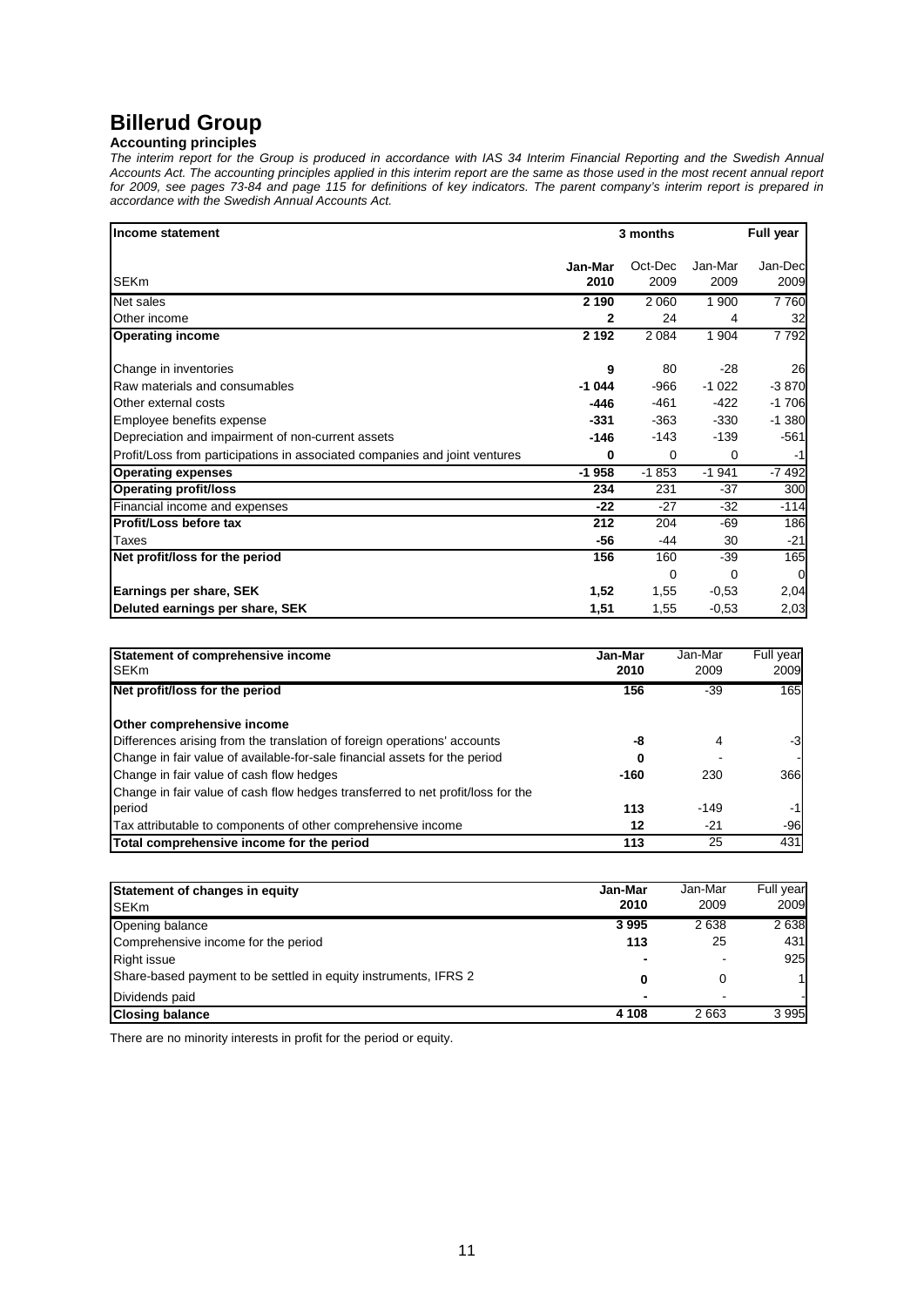| <b>Balance sheet</b>                 | 31 Mar  | 31 Mar  | 31 Dec  |
|--------------------------------------|---------|---------|---------|
| <b>SEKm</b>                          | 2010    | 2009    | 2009    |
| Non-current assets                   | 5485    | 5786    | 5 5 5 5 |
| Inventories                          | 1046    | 1 1 2 9 | 1 0 6 5 |
| Accounts receivable                  | 1 273   | 1 3 8 3 | 1 152   |
| Other current assets                 | 409     | 348     | 491     |
| Cash and cash equivalents            | 795     | 303     | 818     |
| <b>Total assets</b>                  | 9 0 0 8 | 8949    | 9 0 8 1 |
| Shareholders' equity                 | 4 108   | 2663    | 3995    |
| Interest-bearing liabilities         | 1074    | 2 2 5 6 | 1 080   |
| Provisions for pensions              | 197     | 185     | 193     |
| Other provisions                     | 27      | 26      | 27      |
| Deferred tax liabilities             | 1 377   | 1 2 7 4 | 1 357   |
| <b>Total non-current liabilities</b> | 2675    | 3741    | 2657    |
| Interest-bearing liabilities         | 500     | 735     | 697     |
| Accounts payables                    | 1 0 3 9 | 958     | 1 056   |
| Other liabilities and provisions     | 686     | 852     | 676     |
| <b>Total current liabilities</b>     | 2 2 2 5 | 2545    | 2 4 2 9 |
| <b>Total equity and liabilities</b>  | 9008    | 8949    | 9 0 8 1 |

| <b>Statement of cash flow</b>                          |        | Jan-Mar Oct-Dec |          | Jan-Mar Full year |
|--------------------------------------------------------|--------|-----------------|----------|-------------------|
| <b>SEKm</b>                                            | 2010   | 2009            | 2009     | 2009              |
| Operating surplus, etc. 1)                             | 379    | 392             | 49       | 862               |
| Change in working capital, etc.                        | -88    | -54             | $-163$   | 116               |
| Net financial items, taxes, etc.                       | $-30$  | $-1$            | -46      | $-124$            |
| Cash flow from operating activities                    | 261    | 337             | $-160$   | 854               |
| Investments in property, plant and equipment           | -50    | $-56$           | $-54$    | $-271$            |
| Acquisition of operations, net effect on cash and cash |        |                 |          |                   |
| equivalents                                            |        |                 | -36      | $-35$             |
| Acquisition of financial assets                        | $-30$  |                 |          |                   |
| Disposal of property, plant and equipment              | 0      | 4               | 9        | 14                |
| Cash flow from investing activities                    | -80    | $-52$           | $-81$    | $-292$            |
| Change in interest-bearing liabilities                 | -199   | $-690$          | 0        | $-1207$           |
| Share issue                                            |        | -3              |          | 925               |
| Dividend                                               |        |                 |          |                   |
| Sale of treasury shares, incentive programme           |        |                 |          |                   |
| Cash flow from financing activities                    | $-199$ | $-693$          | $\Omega$ | $-282$            |
| Total cash flow (=change in cash and cash              |        |                 |          |                   |
| equivalents)                                           | $-18$  | $-408$          | $-241$   | 280               |
| Cash and cash equivalents at start of period           | 818    | 1 2 2 6         | 542      | 542               |
| Translation differences in cash and cash equivalents   | -5     | 0               | 2        | -4                |
| Cash and cash equivalents at the end of the period     |        |                 |          |                   |
|                                                        | 795    | 818             | 303      | 818               |

1) The amount for the period January-March 2010 includes operating profit of SEK 234 million, reversed depreciation SEK 146 million, payment of restructuring costs SEK -1 million, increase in pension liabilities SEK 2 million, net of produced and sold electricity certificates and sold emission rights SEK -2 million. The amount for the period January-March 2009 includes operating profit SEK -37 million, reversed depreciation SEK 139 million, payment of restructuring costs SEK -2 million, increase in pension liabilities SEK 1 million, net of produced and sold electricity certificates SEK -49 million and capital gains SEK -3 million.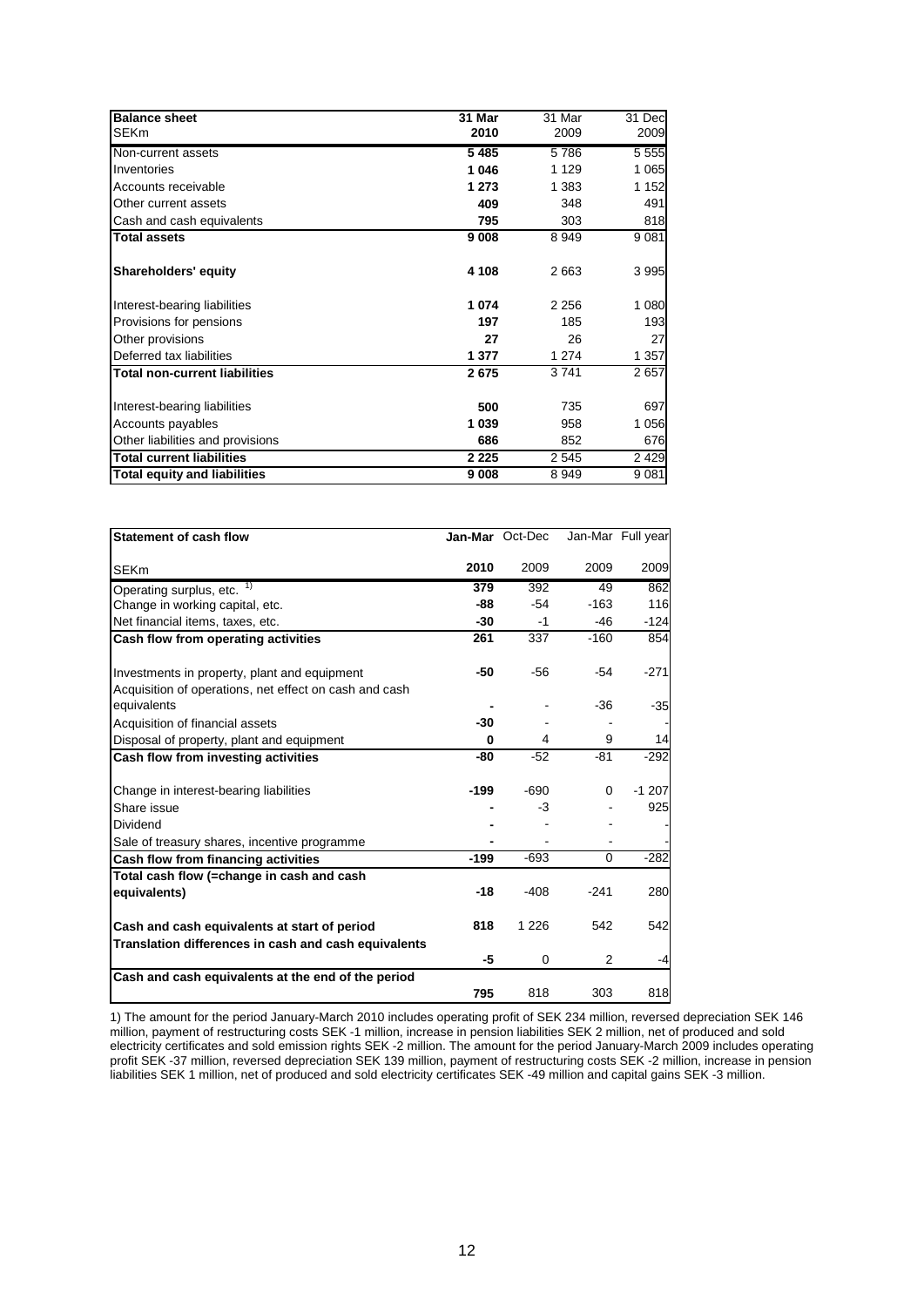| <b>Key figures</b>                                 | 2010    | Jan-Mar Jan-Mar Full year<br>2009 | 2009           |
|----------------------------------------------------|---------|-----------------------------------|----------------|
| <b>Margins</b>                                     |         |                                   |                |
| Gross margin, %                                    | 17      | 5                                 | 11             |
| Operating margin, %                                | 11      | $-2$                              | 4              |
|                                                    |         |                                   |                |
| Return (rolling 12 months)                         |         |                                   |                |
| Return on capital employed, %                      | 11      | 1                                 | 6              |
| Return on total capital, %                         | 6       | $\mathbf 0$                       | $\frac{3}{5}$  |
| Return on equity, %                                | 10      | -1                                |                |
| Return on equity after dilution, %                 | 10      | $-1$                              | $\overline{5}$ |
| Capital structure at end of period                 |         |                                   |                |
| Capital employed, SEKm                             | 5 084   | 5 5 3 6                           | 5 1 4 8        |
| Equity, SEKm                                       | 4 108   | 2 663                             | 3 9 9 5        |
| Interest-bearing net debt, SEKm                    | 976     | 2873                              | 1 1 5 2        |
| Net debt/equity ratio, multiple                    | 0,24    | 1,08                              | 0,29           |
| Net debt/equity ratio after dilution, multiple     | 0,24    | 1,08                              | 0,29           |
| Equity ratio, %                                    | 46      | 30                                | 44             |
| Equity ratio after dilution, %                     | 46      | 30                                | 44             |
|                                                    |         |                                   |                |
| Per share $\frac{1}{2}$                            |         |                                   |                |
| Earnings per share, SEK                            | 1,52    | $-0,53$                           | 2,04           |
| Average number of shares, thousands                | 102 983 | 73 711                            | 81 0 29        |
| Earnings per share after dilution, SEK             | 1,51    | $-0,53$                           | 2,03           |
| Average number of shares after dilution, thousands | 103 139 | 73 711                            | 81 155         |
| Cash flow per share, SEK                           | 1,76    | $-3,20$                           | 6,94           |
|                                                    |         |                                   |                |
| Per share at end of period $\frac{1}{1}$           |         |                                   |                |
| Equity per share, SEK                              | 39,89   | 36,13                             | 38,80          |
| Number of share, thousands                         | 102 983 | 73 711                            | 102 983        |
| Equity per share after dilution, SEK               | 39,86   | 36,13                             | 38,75          |
| Number of share, thousands                         | 103 139 | 73 711                            | 103 117        |
| Gross investments, SEKm                            | 51      | 54                                | 271            |
| Business combinations, SEKm                        |         | 36                                | 35             |
|                                                    | 2 175   | 2 2 0 5                           | 2 2 3 2        |
| Average number of employees                        |         |                                   |                |

|                                       | Jan-Mar | Jan-Mar |      |      |      |      |         |
|---------------------------------------|---------|---------|------|------|------|------|---------|
| Key figures, 5 years                  | 2010    | 2009    | 2009 | 2008 | 2007 | 2006 | 2005    |
| Net profit/loss, SEKm                 | 156     | -39     | 165  | 152  | 336  | 312  | $-183$  |
| Earnings per share, SEK <sup>1)</sup> | 1.52    | $-0.53$ | 2.04 | 2.07 | 4.56 | 4,25 | $-2,49$ |
| Return on capital employed, %         |         | $-1$    | 6    | 5    | 11   | 11   | $-4$    |
| Return on total capital, %            |         | 0       | 3    | 3    |      |      | $-3$    |
| Return on equity, %                   |         | $-2$    | 5    | 5    | 12   | 12   | $-7$    |
| Equity ratio, %                       | 46      | 30      | 44   | 29   | 31   | 33   | 33      |

1) Historic figures recalculated taking the rights issue in September 2009 into account.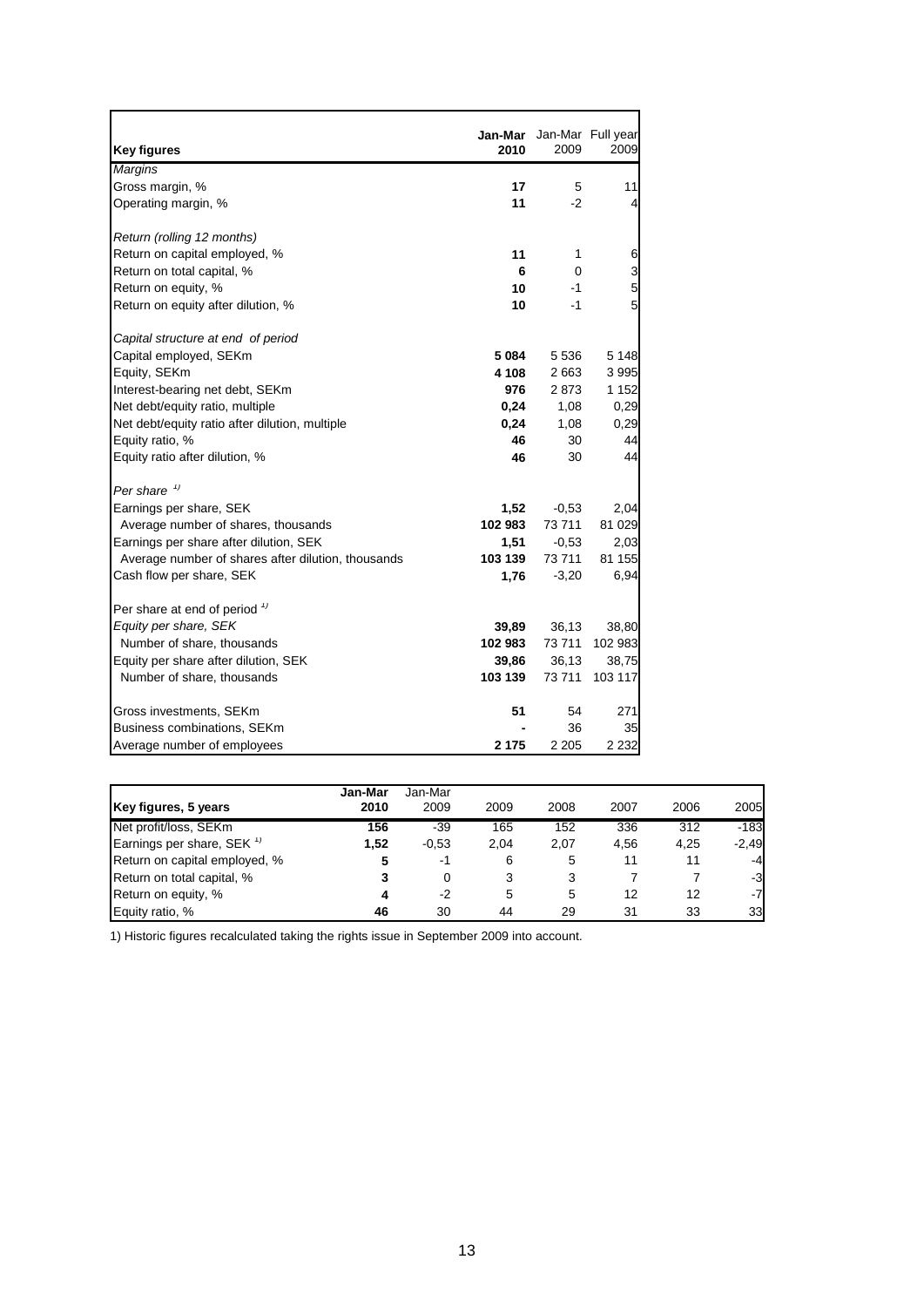# **Parent company**

| <b>Summarised income statement</b>              | 3 months |         | <b>Full year</b> |
|-------------------------------------------------|----------|---------|------------------|
|                                                 | Jan-Mar  | Jan-Mar | Jan-Dec          |
| <b>SEKm</b>                                     | 2010     | 2009    | 2009             |
| Operating income                                | 985      | 780     | 3 3 2 2          |
| Operating expenses                              | -836     | -860    | $-3237$          |
| <b>Operating profit/loss</b>                    | 149      | -80     | 85               |
| Financial income and expenses                   | -20      | $-33$   | $-74$            |
| Profit/Loss after financial income and expenses | 129      | $-113$  | 11               |
| Appropriations                                  |          |         | $-2098$          |
| Profit/loss before tax                          | 129      | $-113$  | $-2087$          |
| Taxes                                           | -33      | 30      | 579              |
| Net profit/loss for the period                  | 96       | -83     | $-1508$          |

| <b>Summarised balance sheet</b>     | 31 Mar  | 31 Mar  | 31 Dec  |
|-------------------------------------|---------|---------|---------|
| <b>SEKm</b>                         | 2010    | 2009    | 2009    |
| Non-current assets                  | 4 0 0 9 | 4 1 5 6 | 4 0 1 8 |
| <b>Current assets</b>               | 3 2 9 1 | 2860    | 3 3 6 8 |
| <b>Total assets</b>                 | 7 300   | 7016    | 7 3 8 6 |
| Shareholders' equity                | 2 3 2 4 | 2 2 1 2 | 2 2 2 8 |
| Untaxed reserves                    | 2098    |         | 2 0 9 8 |
| Provisions                          | 451     | 808     | 414     |
| Interest-bearing liabilities        | 1726    | 2967    | 1975    |
| <b>Other liabilities</b>            | 701     | 1 0 2 9 | 671     |
| <b>Total equity and liabilities</b> | 7 300   | 7016    | 7 3 8 6 |